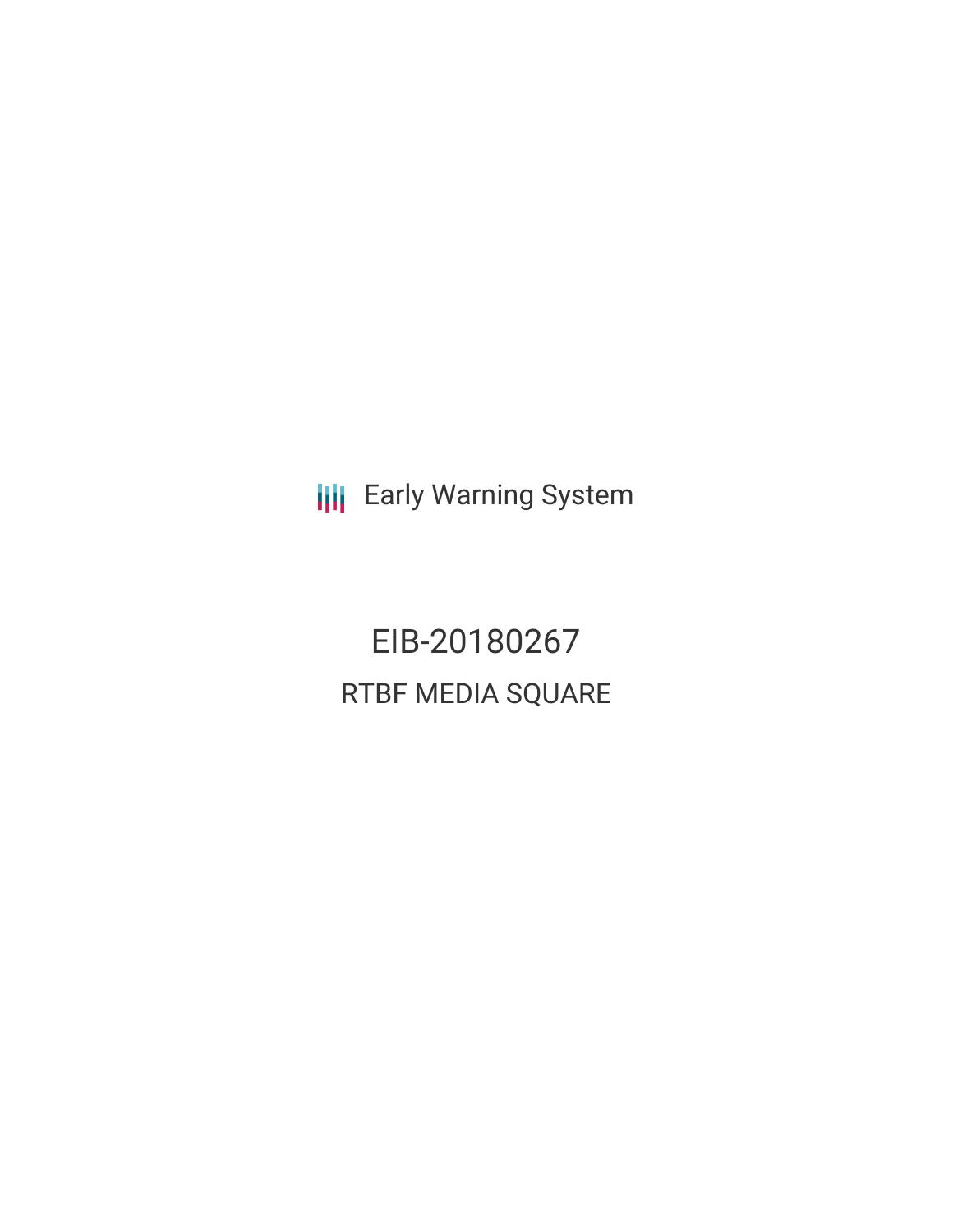### **Quick Facts**

| <b>Countries</b>               | Belgium                                           |
|--------------------------------|---------------------------------------------------|
| <b>Financial Institutions</b>  | European Investment Bank (EIB)                    |
| <b>Status</b>                  | Proposed                                          |
| <b>Bank Risk Rating</b>        |                                                   |
| <b>Borrower</b>                | RADIO-TELEVISION BELGE DE LA COMMUNAUTE FRANCAISE |
| <b>Sectors</b>                 | Communications                                    |
| <b>Investment Type(s)</b>      | Loan                                              |
| <b>Investment Amount (USD)</b> | $$69.87$ million                                  |
| <b>Loan Amount (USD)</b>       | $$69.87$ million                                  |
| <b>Project Cost (USD)</b>      | \$182.83 million                                  |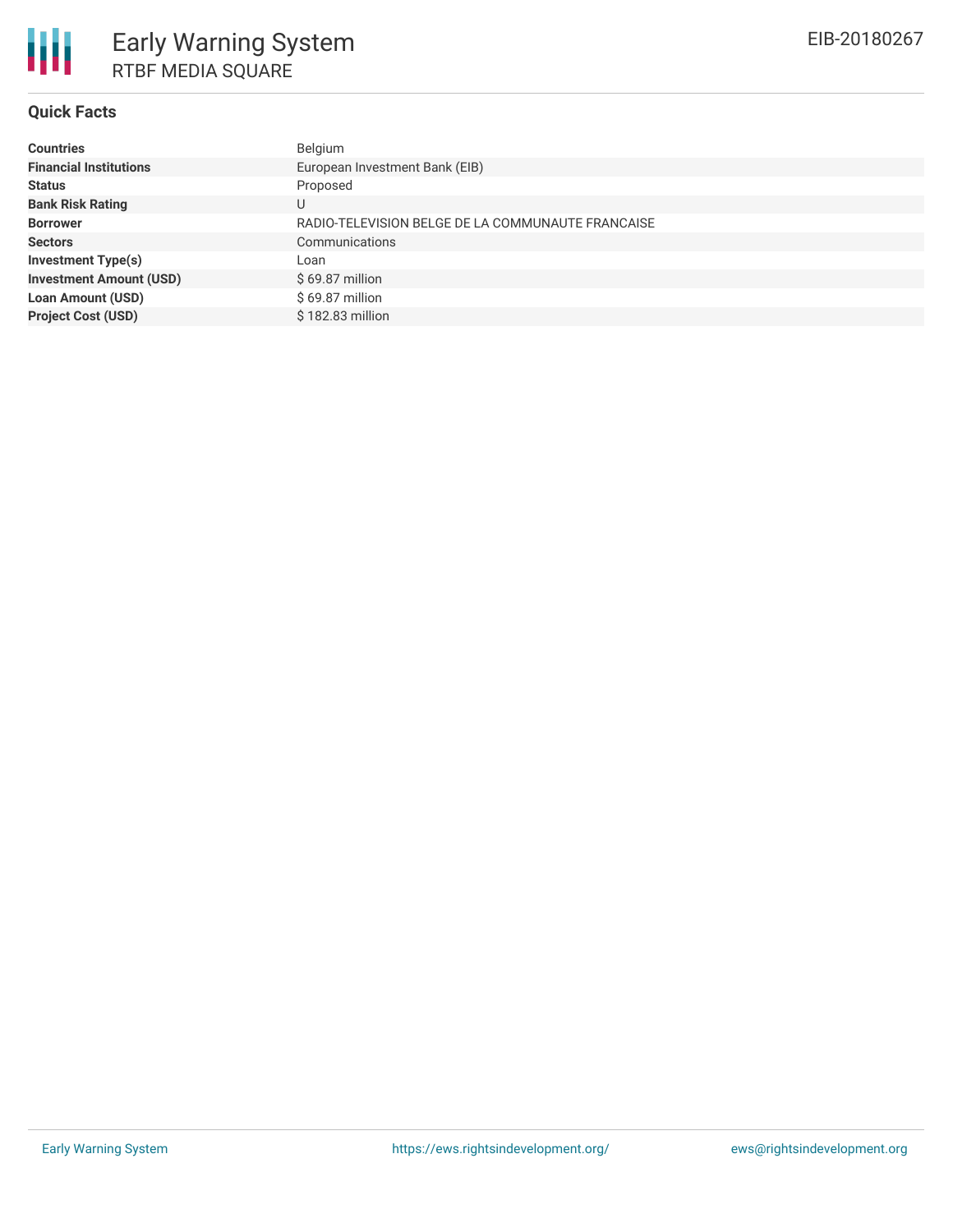

# **Project Description**

According to EIB website, the project consists in the construction of media production, studios, information and communication technologies (ICT) - and office facilities by the Radio-Television Belge de la Communauté Francaise de Belgique (RTBF), a public sector organism in charge of public television (TV) and radio broadcasting for the French-speaking community of Belgium (around 4 million people).

Further, the project takes advantage of digitalisation that has led to a convergence of media platforms. Patterns of production and distribution have evolved and require overcoming the silo mentality, which is difficult to achieve in the current site with its structural deficiencies. The deployment of cutting-edge digital technologies will foster cost efficient transmedia productions and the ability to distribute content quickly across multiple platforms and formats.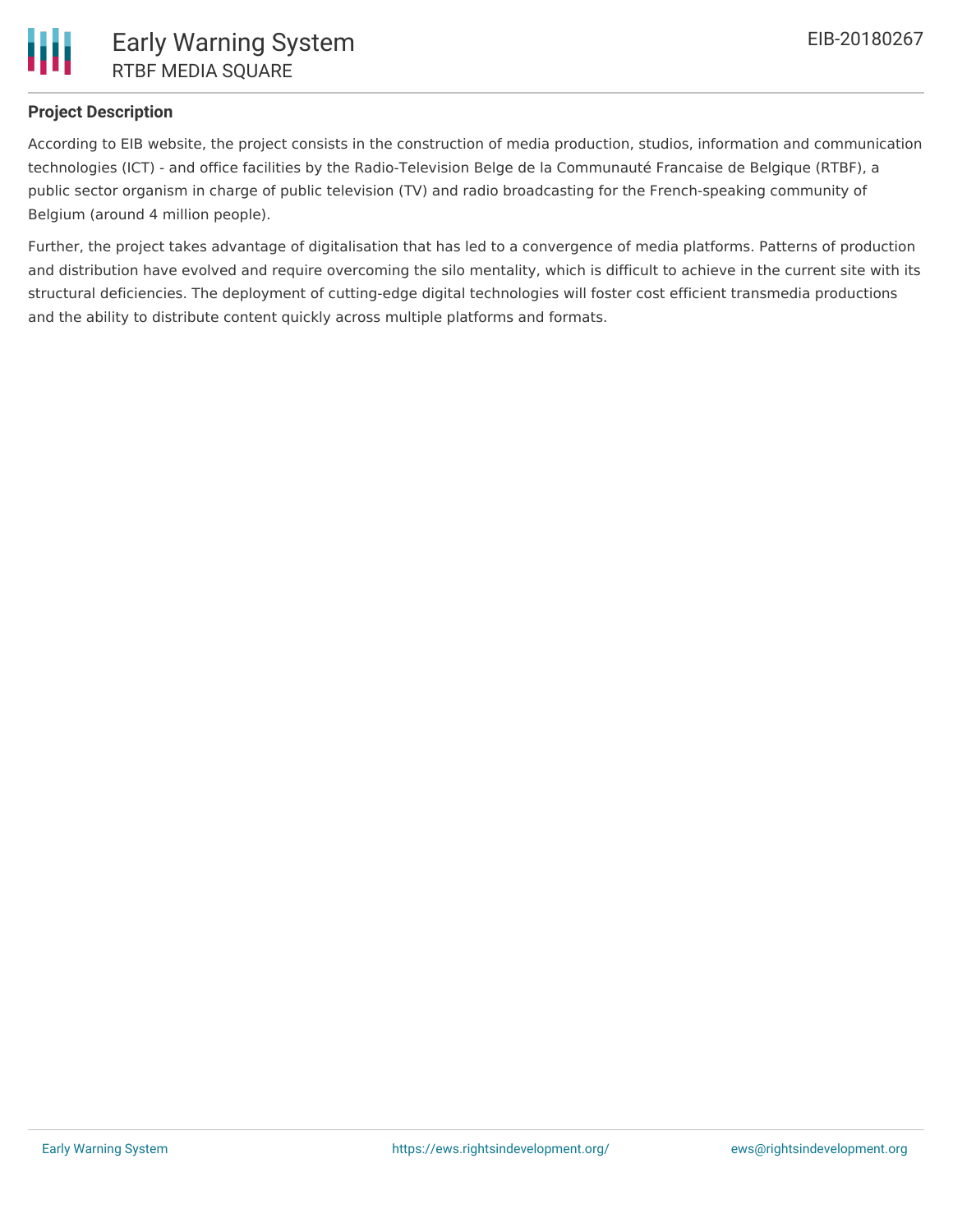### **Investment Description**

European Investment Bank (EIB)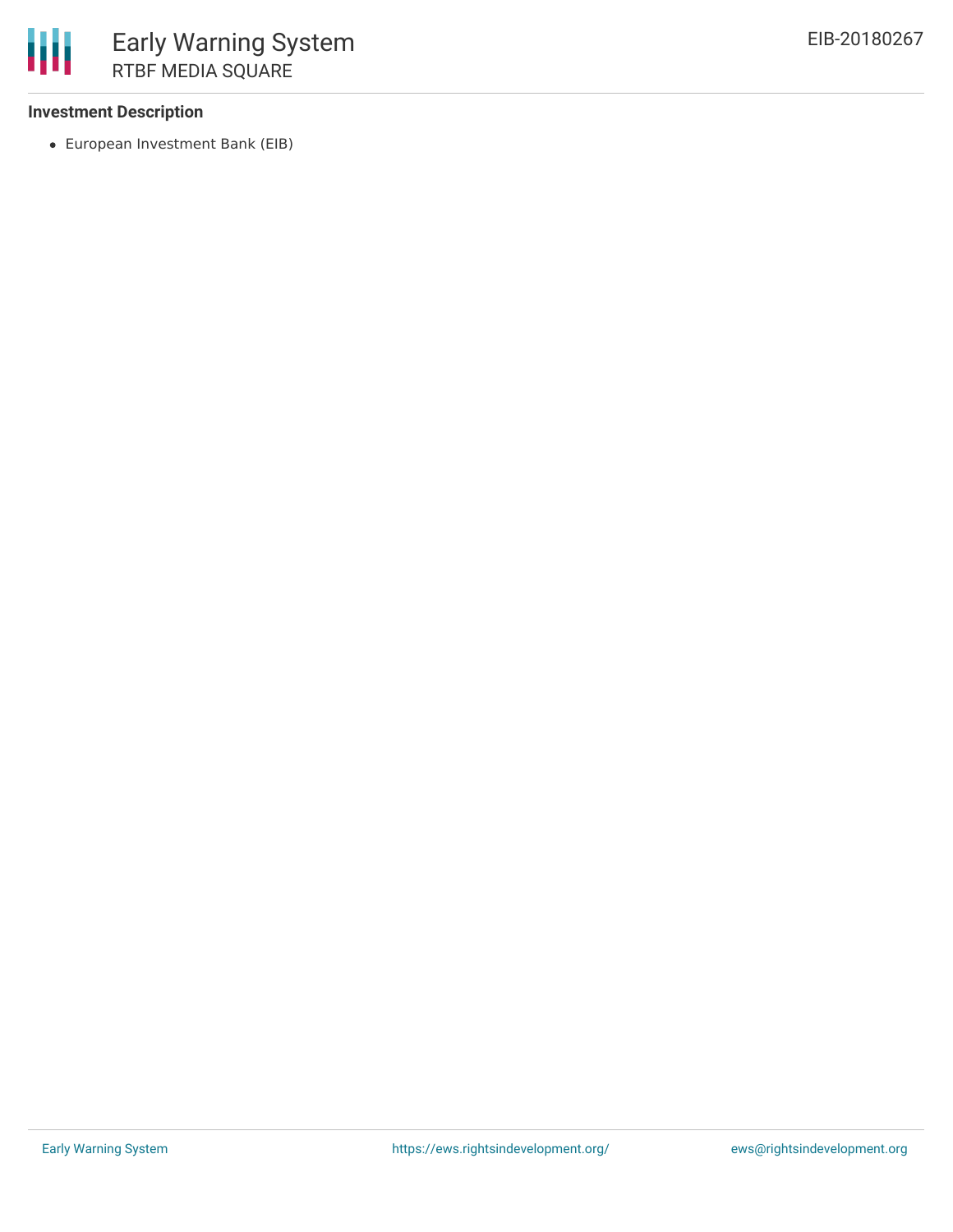

| Private Actor 1 1 Role | <b>Private Actor</b> Private Actor | 1 Sector |     | <b>Relation</b> Private Actor 2                        | <b>Private Actor</b> Private Actor<br>2 Role | 2 Sector                 |
|------------------------|------------------------------------|----------|-----|--------------------------------------------------------|----------------------------------------------|--------------------------|
|                        |                                    |          | $-$ | Radio Television Belge de la Communaute Francaise S.A. | Client                                       | $\overline{\phantom{a}}$ |